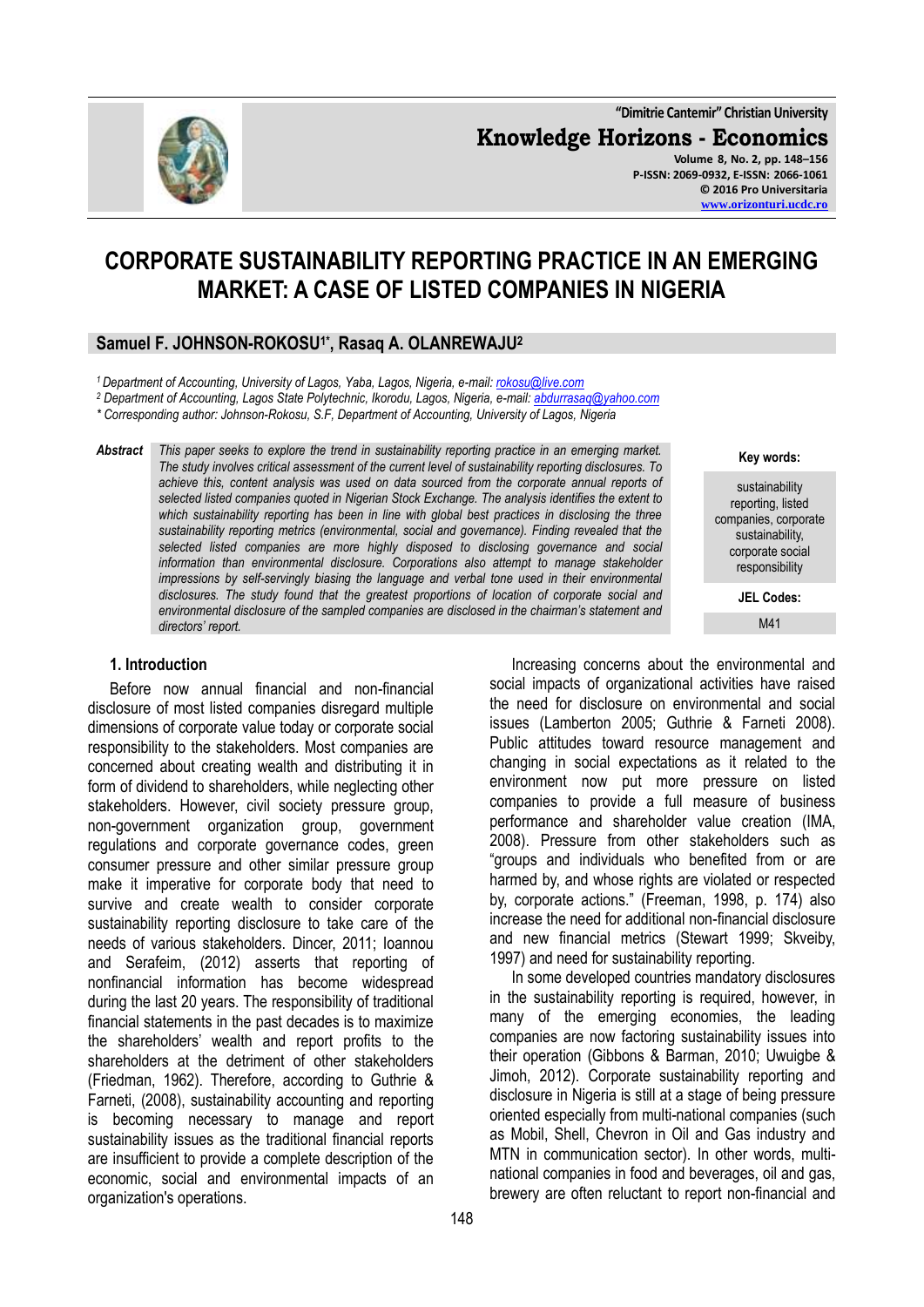environmental information for fear of penalty, increase in tax (where applicable), sanctions etc. if they are not asked to do so and nobody (government agencies or pressure group) puts much pressure on them.

Despite the increase in research, studies in this area in the emerging market such as Nigeria are still very scarce and it is still in its infancy when compared to developed countries. To this end, this paper is an attempt at examining the level of corporate sustainability reporting practices through content analysis among selected listed companies in Nigeria Stock Exchange Market**.**

## **1.1 Objective of Study**

The objective of this paper is to carry out a critical assessment of the current level of sustainability reporting disclosures in emerging market like Nigeria. Thus, this study will specifically attempt to achieve the following objectives:

i) To examine the sustainability reporting disclosure practices among listed firms in the Nigerian Stock Exchange market.

ii) To examine the content-category themes of sustainability reporting disclosures indicators, i.e., environmental, social and governance in selected firms listed in Nigerian Stock Exchange market.

### **1.2 Nature and scope of study**

This study is empirical in nature and it basically looked at the sustainability reporting disclosure practices among firms listed in Nigeria Stock Exchange market. However, in other to achieve the objectives outlined in this study, the corporate annual report for the year 2014 of seven selected firms was examined from 3 sectors (out of the 27 listed on the Nigerian Stock Exchange) were selected purposively. These sectors were Breweries; Food Products and Building Materials and selected firms for this study are West African Portland Cement Plc (Now Lafarge Africa Plc); Ashaka Cement Plc; Ceramic Manufacturers Nigeria Plc; Nigerian Breweries Plc; Flour Mills Nigeria Plc; Honeywell Flour Mills Plc and Nestle Nigeria Plc. These firms are chosen because of their nature of production, level of industrial operations, market capitalization and easier access to their annual reports as compared to the non-listed companies. The selected sectors/firms in this study represent those which are either environmentally sensitive in their daily operations, or industrial and utility companies which are widely recognized to have the greatest social and environmental problems.

### **1.3 Research Hypothesis**

In other to achieve the objectives of this study, the hypothesis stated in the null form is tested:

*HO: that there is no significant difference in the level of sustainability reporting disclosure practices between selected firms in the Nigeria Stock Exchange.*

#### . **2. Literature Review**

Amongst the many dramatic changes that business world witnessed since the 1990s, the rise of the corporate social responsibility (CSR) and sustainability reporting (SR) agenda is certainly one of the most noteworthy (Zhang, 2008). There are various terms used to describe the concept of corporate sustainability reporting (CSR) contributions to social and environmental and consequences of business activity (Jenkins and Yakovleva, 2006). Corporate sustainability, triple bottom line, sustainability, corporate responsibility, sustainability reporting, corporate social opportunity, corporate social responsibility, responsible business, corporate citizenship, Three Ps (profit, planet, people), sustainable development is some of the terms often associated with corporate sustainability reporting. CSR is a concept whereby organizations consider the interests of society by taking responsibility (both social and environmental responsibility) for the impact of their activities on internal stakeholders (employees, shareholders,) and external stakeholders (customers, suppliers, communities and other stakeholders), as well as the environment (Jalal, 2013).

In a study on CSR in Canada, CGA (2005) described corporate sustainability reporting as a method of communicating to all stakeholders an organization's contribution to sustainable development. That is, the process by which a company reports its economic, social, and environmental practices, policies, and performance. Corporate sustainability is regarded as business approach that strive to create long term shareholders value through opportunities and managing risks deriving from economic, environmental and social development (Ivan, 2009). Jenkins and Yakovleva, 2006; Ivan, (2009) explained sustainable development within three dimensions: (i) economic development, that is, social progress that recognizes the needs of everyone; (ii) environmental protection which described the effective protection of the environment; and (iii) social cohesion that highlight prudent use of natural resources.

Asaolu *et.al* (2011), asserts that sustainability reporting has emerged in an attempt to respond to the demands for interdisciplinary reporting and address such concern. Emerging markets are becoming the focus of international corporate responsibility initiatives and sustainability reports serve as a tool to change external perceptions and to instigate dialogue with stakeholders both inside and outside the company. Some stakeholders understood sustainability information as any useful information that explain how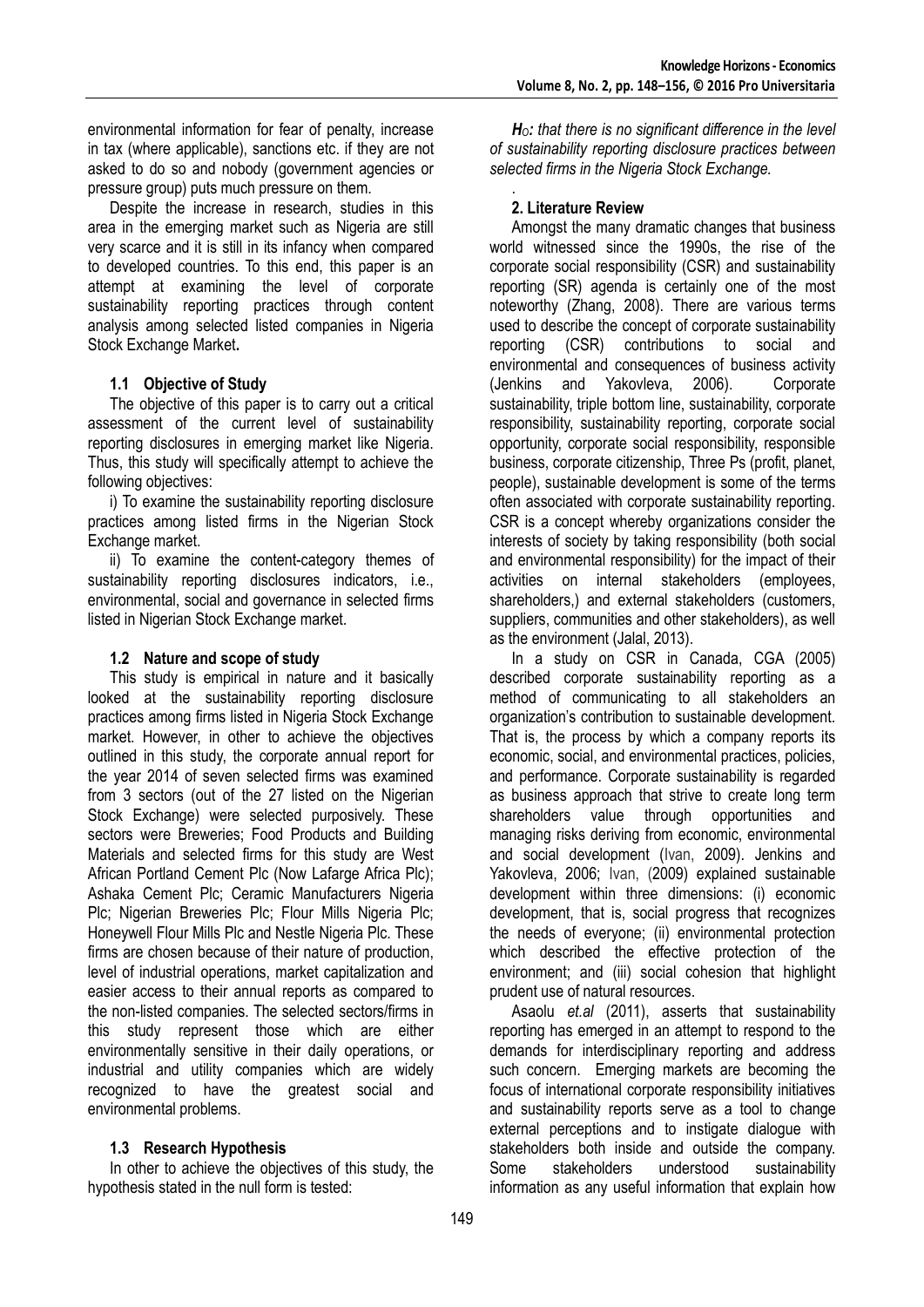companies use and affect financial, human and natural resources, and comply with corporate governance guidelines (Jalal, 2013).

Prior studies posit that there has been a significant shift in the ways that companies – of all sizes, of all sectors and in all locations – view corporate responsibility and sustainability reporting (Stewart, 1999; Jenkins & Yakovleva, 2006; Gibbons & Barman, 2010; Asaolu *et.al* 2011; Uwuigbe & Jimoh,2012; Jalal, 2013). For the past twenty years, concerns around the environmental impact, the social responsibility, and the governance of corporations have been on the rise. In response, a growing number of regulators globally are reviewing the governance arrangements of corporations to ensure that corporate practices are aligned with broader societal interests (Ioannou & Serafeim, 2012). Leading organisations no longer view the challenges narrowly in terms of risk mitigation or brand enhancement, according to Gibbons & Barman, (2010) companies see the complexities**.** One critical aspect of the governance structure that regulators consider changing is corporate reporting (Ioannou and Serafeim, 2012)

Financial reporting has been premised on the notion that, although a number of identifiable user group exist, the primary concerns of financial statements are shareholders, prospective investors and financial intermediaries (FEE, 2000). In contrast to financial reporting, the history of sustainability reporting (SR) is comparatively recent (Cyriac2013). The proposition according to Cyriac, (2013) is that business organizations should supplement their financial accounting with accounting on their environmental, social and other 'non-financial' performance  $-$  or 'sustainability reporting'. Today, reporting on nonmarket and non-financial issues, respectively, is crucial for successful business, because strong stakeholder relationship facilitated by communication provide or at least influence competitive advantages in a number of industries (Schaltegger, 2003).

# **2.1 Theoretical Arguments**

There are various theories that are used in prior studies (Gray et al, 1995; Hackston and Milne, 1996; Uwuigbe and Jimoh, 2012; Chan, et al, 2013) to explain corporate sustainability reporting (CSR) disclosure practices among which are (i) legitimacy theory, (ii) stakeholder theory; (iii) political economy theory; (iv) agency theory; (v) resource dependence theory; and (vi) institutional theory. Without the society and friendly environment, businesses cannot create wealth, let alone distribute profits/returns to various stakeholders. This paper in the following sub-sections, reviewed two most commonly used theories by prior researchers in explaining corporate sustainability reporting (CSR)

phenomenon, that is, legitimacy theory and stakeholder theory. Theoretical framework such as those that relates business operation to a social systems (Gray et al, 1995) or interactions with the society, that is, legitimacy theory; and those that focuses on interactions with stakeholders, that is, stakeholder theory. These theories are not used in isolation in explaining corporate sustainability reporting (CSR) instead prior studies viewed the theories as overlapping or complimentary to each other.

# *Legitimacy Theory:*

This is one of the common theories a number of prior studies ( Uwuigbe & Jimoh, 2012; Chan, et al, 2013) in CSR often used to explain theoretical framework of disclosure pattern by corporate entities. It is a theory that relates to (i) assumption that management will adopt strategies to demonstrate to society that the organization is attempting to comply with society's expectations (Chan, et al, 2013); (ii) management's perception about the immediate environment (community) in which the business operate; (iii) social contract between the management and society; (iv) societal value in which organization continue to demonstrate to the society that its operations are legitimate and the organization remains a good corporate citizen.

Since legitimacy theory is based on assumption or perception of management about society systems of norms, values, beliefs and definitions, CSR is an essential means of accounting for stewardship to external parties that the organization is legitimate and good corporate citizen whose actions and inactions taken or not are desirable, proper or appropriate to the benefit of the larger society.

However, organization tends to disclose only reports that are considered as 'good news' and 'bad news' are kept away from the society.

# *Stakeholder Theory:*

In an organization, there are basically two types of stakeholders (Internal and external). Most internal stakeholder includes management, employee and board while external stakeholder include shareholders, communities, creditors, debtors/customers, government agencies, and environment. Basically, stakeholder theory is based on proposition that a firm's success or otherwise depends on 'successful management of all the relationships that a firm has with its stakeholders' (Uwuigbe & Jimoh, 2012).

Stakeholder provides another theoretical framework for explaining the relationship between various stakeholders and management; and potentially useful in examining or influencing corporate social disclosures by organization in the annual corporate reports. In his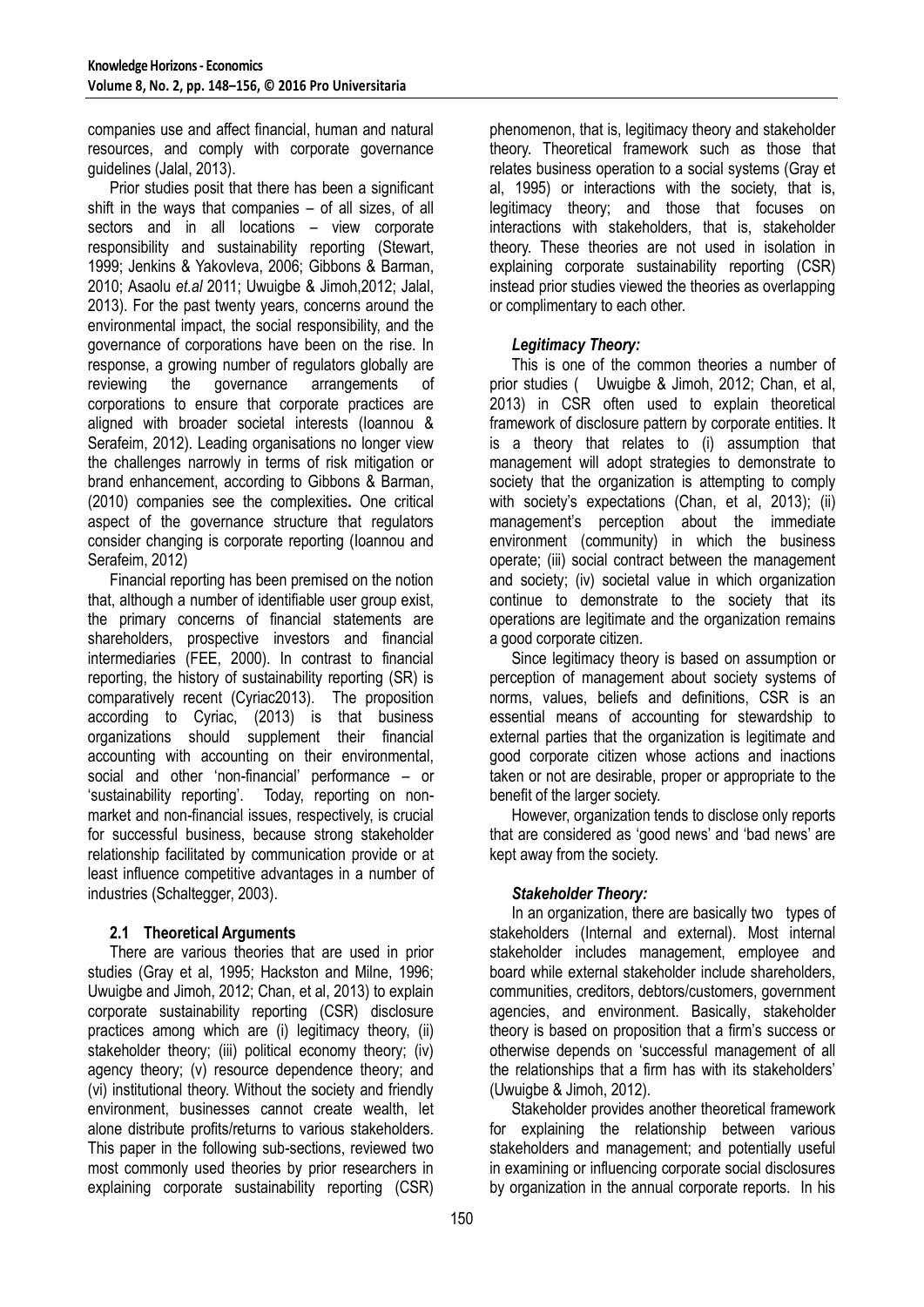book ‗Corporate Strategy', Ansoff (1965) used stakeholder theory to explain the major objectives of a firm, one of which is 'balancing the conflicting demands of various stakeholders'. In a related studies (Watts and Zimmerman, 1978; Pfeffer and Salancik, 1978) asserts that the need to rely on stakeholders to provide resources support and pressure from these stakeholders contribute to certain action, inaction and corporate social disclosure pattern by the organization.

For example, the restless nature of militancy in Niger Delta; frequent attacks on oil installations and kidnapping of foreign nationals to draw attention to environmental pollution and degradation, forces major oil companies to have a rethink, become socially responsible and discloses information on environment, social and governance in their corporate reports. This example collaborated the submission of Uwuigbe & Jimoh, (2012) that 'the more powerful the stakeholders, the more the company must adapt'.

### **3. METHODOLOGY OF RESEARCH**

In other to analyze the level of sustainability reporting disclosure practice among selected firms in Nigeria Stock Exchange market, this paper has adopted the use of corporate annual reports of firms as a base for source of data. This paper basically adopted content analysis method of data analysis was to analyze the content of the corporate annual reports of the selected listed firms. The content analysis method was adopted because it is one of the most systematically classified and compared, objective and quantitative method of data analysis technique which is useful for determining trends and employed in other prior research studies (Krippendorff, 2004; Jenkins & Yakovleva, 2006; SIF, 2009; Cho *et al.,* 2010; Uwuigbe & Jimoh, 2012; Cyriac, 2013).

### **4. RESULTS**

Prior studies have utilized a Disclosure Index (DI) for examining the disclosure practices of various metrics like environmental, social, governance, intangibles, risk related information and non-financial information in Annual Reports or Sustainability Reports (Marston & Shrives, 1991; SIF, 2009; Uwuigbe & Jimoh, 2012; Cyriac, 2013). In this study the disclosure index on sustainability used consists of an extensive list of items as per the United Nations Conference on Trade and Development (UNCTAD) reports and guidelines of the Global Reporting Initiative (GRI), using items that appear in Corporate Annual Report/Sustainability Reports. The DI includes voluntary disclosure items, according to Cyriac, (2013) disclosure index (DI) can be assigned either weighted or unweighted scores. This study uses the unweighted index as the use of unweighted dichotomous index reduces subjectivity involved in determining the weights of each item unlike weighted scores (Williams, 2001; Ahmed & Courtis, 1999; Courtis, 1986 cited in Cyriac, 2013).

The Disclosure Index (DI) formula using unweighted scores are as follows

|                |  | DI1: Total number of items disclosed in the annual reports     |         |
|----------------|--|----------------------------------------------------------------|---------|
| $Total TDI1 =$ |  |                                                                | $X$ 100 |
|                |  | MDI1: Maximum number of items disclosed in the annual reports  |         |
|                |  |                                                                |         |
|                |  |                                                                |         |
|                |  | DI2: Total number of items not disclosed in the annual reports |         |
| $Total TDI2 =$ |  |                                                                | $X$ 100 |

| S/N | <b>Representations</b> | List of selected companies                                |
|-----|------------------------|-----------------------------------------------------------|
|     | WAPC                   | West African Portland Cement Plc (Now Lafarge Africa Plc) |
| 2   | ASCP                   | Ashaka Cement Plc                                         |
| 3   | <b>CMNP</b>            | Ceramic Manufacturers Nigeria Plc.                        |
|     | <b>NBP</b>             | Nigerian Breweries Plc                                    |
|     | <b>FMNP</b>            | Flour Mills Nigeria Plc                                   |
| 6   | <b>HFMP</b>            | Honeywell Flour Mills Plc                                 |
|     | NNP                    | Nestle Nigeria Plc                                        |

Table 1: List of Sampled Listed Companies in the Nigerian Stock Exchange Market

According to UNCTAD reports and guidelines of the Global Reporting Initiative (GRI), used as baseline for this study, Table 2 lists 20 disclosure items selected and the indicators are arranged into three categories: environmental, social and governance. As reflected in Table 3 below, governance policies and metrics was the most commonly reported indicator among the companies studied (80 percent), followed by social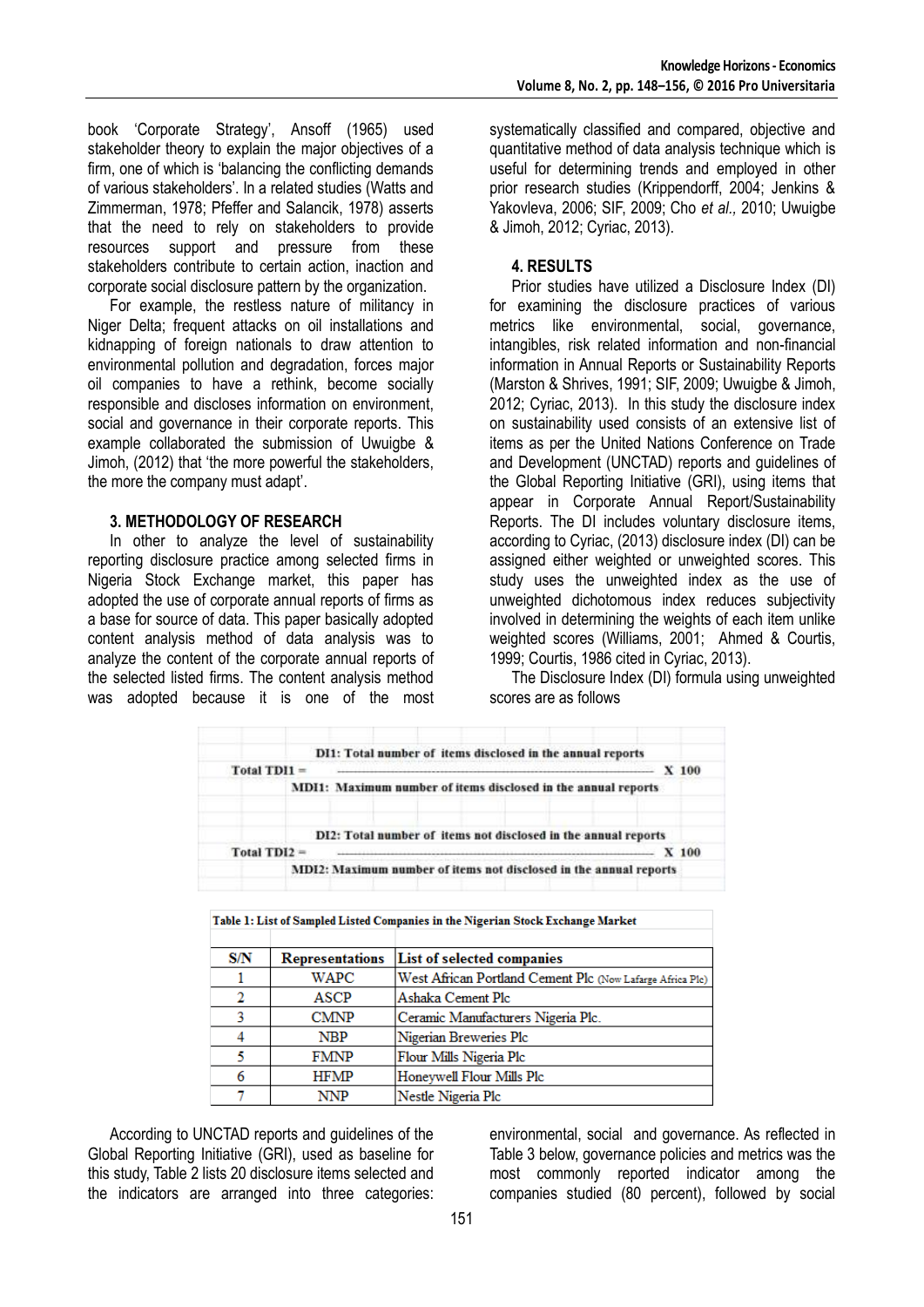policies and metrics (74%). Environmental indicators (66 percent) are the least items disclosed in the corporate annual reports studied. This finding is consistent with that of Social Investment Forum (SIF) (2009), where top 10 companies by market capitalization in 10 of the world's largest emerging markets with sustainability reporting disclosures, disclosed majorly the aspects of environmental, social and governance. Environmental policies and metrics were the least likely to be reported (30.6 percent on average), social criteria were the second most likely to be reported (47.4 percent) overall and reporting on governance information in general has the highest percentage.

| <b>Indicator/Disclosure</b>                                                                        | WAPC           | ASCP                    | <b>CMNP</b>    | <b>NBP</b>            | <b>FMNP</b>             | <b>HFMP</b>             | <b>NNP</b>               | DII | 96   | Ranked     |
|----------------------------------------------------------------------------------------------------|----------------|-------------------------|----------------|-----------------------|-------------------------|-------------------------|--------------------------|-----|------|------------|
| A: Environmental                                                                                   |                |                         |                |                       |                         |                         |                          |     |      |            |
| A1: Energy use                                                                                     | $\mathbf x$    | $\mathbf{x}$            | ×              | ×                     | ×                       | ×                       | x.                       | v.  | 100% | Ist        |
| A2: Water consumption                                                                              |                |                         |                | x                     | ×                       | ×                       | ×                        | a.  | 57%  | 14th       |
| A3: Global warming contribution                                                                    |                |                         |                | ĸ                     |                         |                         | $\overline{\mathbf{x}}$  | 2   | 39%  | 19th       |
| A4 Material efficiency                                                                             | ×              | ×                       | x              |                       |                         | ×                       | ×                        | 5   | 71%  | 10th       |
| A5: Waste generated                                                                                | ×              |                         | ×              | ×                     | $\infty$                |                         | ×                        | s.  | 71%  | 10th       |
| DI: item disclosed in the annual report                                                            | з              | z                       | а              | 4                     | т                       | $\overline{\mathbf{1}}$ | 5                        |     |      |            |
| DI <sub>2</sub> , item not disclosed in the annual report                                          | $\overline{2}$ | з                       | $\overline{z}$ | 1                     | 2                       | z                       | o                        |     |      |            |
| <b>B</b> : Social                                                                                  |                |                         |                |                       |                         |                         |                          |     |      |            |
| B1: Employee wages and benefits with breakdown by employment type and gendet                       | ×              | ×                       | ×              | ×.                    | $\mathbf{x}$            | ×                       | ×                        | 7   | 100% | Ist        |
| B2: Total work force with breakdown by employment type, employment contract and gender             | ×              |                         | ×              | ×                     | ×                       | ×                       | ĸ                        | 6   | 86%  | 1st        |
| B3: Average hours of training per year per employee broken down by employee category               |                |                         |                | $\propto$             | $\overline{a}$          | ×                       | $\overline{\phantom{a}}$ | a   | 57%  | 14th       |
| B4: Work days lost due to occupational accidents, injuries and illness                             | ×              |                         | ×              | ĸ                     |                         | $\mathbf x$             |                          | a   | 57%  | 141h       |
| B5: Percentage of employees covered by collective agreements                                       | ×              | $\mathbf{x}$            |                | $\kappa$              | $\mathbf x$             |                         | ×                        | s.  | 72%  | Inth       |
| DI <sub>3</sub> : item disclosed in the annual report                                              | 4              | ı                       | ı              | 5                     | 4                       | a                       | $\ddot{\phantom{a}}$     |     |      |            |
| DI-, item not disclosed in the annual report                                                       | 1              | 3                       | $\overline{z}$ | ٥                     | ı                       | 'n.                     | 1                        |     |      |            |
| <b>C:Governance</b>                                                                                |                |                         |                |                       |                         |                         |                          |     |      |            |
| C1: Governance structures, such as committees and other mechanisms to prevent conflict of asterest | ×              | ×                       | ×              | ĸ                     | ×                       | ×                       | K)                       | 7   | 100% | <b>Tif</b> |
| C2: Risk management objectives, system and activities                                              |                |                         |                | $\boldsymbol{\kappa}$ | ×                       | $\propto$               | ×                        | ă   | 57%  | 14th       |
| C3: Ownership structure                                                                            | ×              | ×                       | ×              | x                     | ×                       | ×                       | ×                        | γ   | 100% | 1st        |
| C4: Internal control systems                                                                       | ĸ              | ×                       | ×              | ×                     | ×                       | ×                       | ×.                       | 7   | 100% | 1st        |
| C5: Availability and accessibility of meeting agenda.                                              | ×              | $\mathbf x$             | $\mathbf x$    | ĸ                     | ×                       | $\mathbbm{1}$           | ×                        | T.  | 100% | <b>1st</b> |
| C6: Process for holding annual general meetings                                                    | ×              | $\mathbf{x}$            | ×              | $\mathbf x$           | $\mathbf{x}$            | ×                       | K.                       | 7   | 100% | 1st        |
| C7: Performance evaluation process                                                                 |                | $\overline{a}$          |                | ¥                     |                         | ×                       |                          | 3   | 43%  | 18th       |
| C8: Existence of procedure(s) for addressing conflicts of interest among board members             | ×              | ×                       | x              | ×                     | x                       | $\mathbf x$             | $\mathbf{K}$             | T   | 100% | ist        |
| C9: The decision making process for approving transactions with related parties                    |                | $\mathbf{x}$            | ×              | ĸ                     | ×                       | ×                       |                          | 5   | 71%  | 10th       |
| C10 Policy on whistleblower protection for all employees                                           |                |                         | ×              |                       |                         |                         | ×                        | x   | 29%  | 19th       |
| DI <sub>3</sub> : item disclosed in the annual report                                              | 6              | 8                       | 8              | 9                     | s.                      | $\mathbf{9}$            | 8                        |     |      |            |
| DI <sub>2</sub> . item not disclosed in the annual report                                          | 4              | $\overline{\mathbf{a}}$ | э              | Ŧ                     | $\overline{\mathbf{z}}$ | л                       | ž                        |     |      |            |

Source: United Nations Conference on Trade and Development (UNCTAD), GRI & Corporate Annual Reports (2014)

| Table 3: Content Category Disclosures Index by Unweigheted Scores |                         |     |                  |           |     |                  |      |         |
|-------------------------------------------------------------------|-------------------------|-----|------------------|-----------|-----|------------------|------|---------|
| DI                                                                | <b>WAPC</b>             |     | <b>ASCP CMNP</b> | $\bf NBP$ |     | <b>FMNP HFMP</b> | NNP  | Average |
| <b>A: Environmental policies and metrics</b>                      |                         |     |                  |           |     |                  |      |         |
| DI1:                                                              | 3                       | 2   | 3                | 4         | з   | 3                | 5    |         |
| MDI1:                                                             | 5                       | 5   | 5                | 5         | 5   | 5                | 5    |         |
| <b>TDI1:</b>                                                      | 60%                     | 40% | 60%              | 80%       | 60% | 60%              | 100% | 66%     |
| DI2:                                                              | $\overline{\mathbf{2}}$ | 3   | 2                | 1         | 2   | 2                | O    |         |
| <b>MDI2:</b>                                                      | 5                       | 5   | 5                | 5         | 5   | 5                | 5    |         |
| <b>TDI2:</b>                                                      | 40%                     | 60% | 40%              | 20%       | 40% | 40%              | 0%   | 34%     |
|                                                                   |                         |     |                  |           |     |                  |      |         |
| <b>B: Social policies and metrics</b>                             |                         |     |                  |           |     |                  |      |         |
| DI1:                                                              | 4                       | 3   | 3                | 5         | 4   | 4                | 4    |         |
| MDI1:                                                             | 5                       | 5   | 5                | 5         | 5   | 5                | 5    |         |
| <b>TDI1:</b>                                                      | 80%                     | 60% | 60%              | 100%      | 80% | 80%              | 80%  | 77%     |
|                                                                   |                         |     |                  |           |     |                  |      |         |
| DI2:                                                              | $\mathbf{1}$            | 2   | 2                | O         | 1   | 1                | 1    |         |
| <b>MDI2:</b>                                                      | 5                       | 5   | 5                | 5         | 5   | 5                | 5    |         |
| <b>TDI2:</b>                                                      | 20%                     | 40% | 40%              | 0%        | 20% | 20%              | 20%  | 23%     |
| C: Governance policies and metrics                                |                         |     |                  |           |     |                  |      |         |
| DI1:                                                              | 7                       | 8   | 7                | 9         | 8   | 9                | 9    |         |
| MDI1:                                                             | 10                      | 10  | 10               | 10        | 10  | 10               | 10   |         |
| TDI1:                                                             | 70%                     | 80% | 70%              | 90%       | 80% | 90%              | 90%  | 81%     |
|                                                                   |                         |     |                  |           |     |                  |      |         |
| DI2:                                                              | 3                       | 2   | 3                | 1         | 2   | 1                | 1    |         |
| <b>MDI2:</b>                                                      | 10                      | 10  | 10               | 10        | 10  | 10               | 10   |         |
| <b>TDI2:</b>                                                      | 30%                     | 20% | 30%              | 10%       | 20% | 10%              | 10%  | 19%     |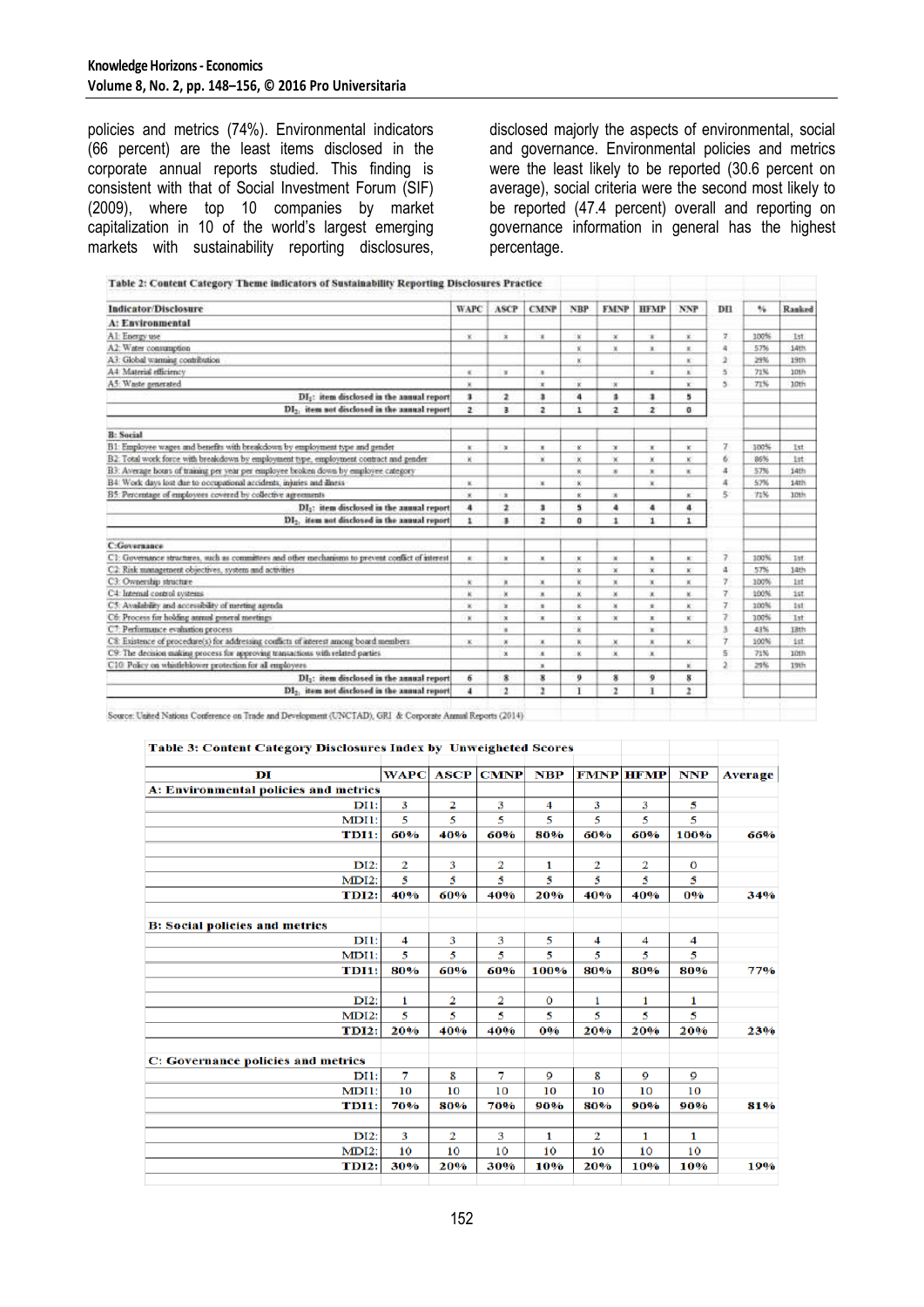Also, this study measure the level of sustainability reporting disclosure practice in terms of number of sentences and words disclosed. Number of sentences disclosed was used because measuring number of words disclosed is time consuming as words are smaller and more numerous as a unit of measurement compared to sentences (Uwuigbe and Jimoh, 2012). The Corporate Annual Report/Sustainability Reports (measurement instrument) contains 11 content categories within three testable dimensions. The first variable, theme, has three measurement metrics namely environment, social and governance; the next variable, evidence also has three metrics, that is, monetary/financial, non-monetary/ finan–

cial and declarative. The last category is measured in sustainability reports using the location where the measure–ment can be found in the annual report such as Chairman's Statement, Director's report, Operations Review, Corporate Diary and Others section in the report.

### **Metrics by Theme**

Table 2 and 4 give a detailed breakdown of content analysis by theme as it relates to sustainability reporting disclosures using the number of sentences disclosed by companies in the annual corporate reports.

| <b>Table 4: Content Category Theme of Sustainability Reporting Disclosures</b> |     |     |                |            |     |           |            |                 |
|--------------------------------------------------------------------------------|-----|-----|----------------|------------|-----|-----------|------------|-----------------|
| <b>Content Category By Themes:</b>                                             |     |     | WAPC ASCP CMNP | <b>NBP</b> |     | FMNP HFMP | <b>NNP</b> | DH <sub>1</sub> |
| Environmental                                                                  |     |     |                | a          |     |           | 5          | 66%             |
| Social                                                                         |     |     |                |            | 4   |           | 4          | 74%             |
| Governance                                                                     |     |     |                | o          | 8   |           | 8          | 80%             |
| Total                                                                          | 13  | 12  | 14             | 18         | 15  | 16        | 17         |                 |
| MDI1: Maximum number of items disclosed in the annual reports                  | 20  | 20  | 20             | 20         | 20  | 20        | 20         |                 |
| TDI1:                                                                          | 65% | 60% | 70%            | 90%        | 75% | 80%       | 85%        |                 |
| Source: Corporate annual Report (2014)                                         |     |     |                |            |     |           |            |                 |

Finding revealed that selected listed companies are more interested in disclosing governance and social items in corporate reports. Most firm revealed little information about their environmental activities. Of the three categories (environmental, social and governance), environmental policies and metrics were the least likely to be reported (66 percent on average). Of the governance policies and metrics (80%) issues assessed, governance structures, such as committees and other mechanisms to prevent conflict of interest; ownership structure; internal control systems and availability and accessibility of meeting agenda ranked among the 1st items out of the 20 indicators. Social issues considered key to a company's sustainability, such as data on employee wages and benefits with

breakdown by employment type and gender; total work force with breakdown by employment type, employment contract and gender ranked among the  $1st$  and  $9th$  items respectively out of the 20 indicators.

### **Metrics by Evidence**

As in similar previous studies, corporate disclosures items are arranged into three categories or methods: financial/monetary, non- financial /monetary and declarative disclosures. The three methods of sustainability disclosures as used in the sampled corporate annual reports are as shown in Table (5).

| <b>Table 5: Methods of Sustainability Reporting Disclosures</b> |     |      |             |            |      |             |            |     |
|-----------------------------------------------------------------|-----|------|-------------|------------|------|-------------|------------|-----|
| Methods of SRD                                                  | LAP | ASCP | <b>CMNP</b> | <b>NBP</b> | FMNP | <b>HFMP</b> | <b>NNP</b> | Di1 |
| Financial/Monetary disclosures                                  | 4   |      |             |            |      | 4           | 5          | 83% |
| Non-Financial/Monetary disclosures                              |     |      |             | ÷          |      | 3.          | 2          | 40% |
| Declarative/Narrative disclosures                               |     |      |             |            |      |             | 3          | 23% |
| Total                                                           |     |      | 8           | 0          | 6    | 8           | 10         |     |
| MDI1: Maximum number of items disclosed in the annual reports   | 20  | 20   | 20          | 20         | 20   | 20          | 20         |     |
| TDI1:                                                           | 45% | 45%  | 40%         | 45%        | 30%  | 40%         | 50%        | 42% |
| Source: Corporate annual Report (2014)                          |     |      |             |            |      |             |            |     |

The findings here show that financial/monetary disclosures (83 percent) dominated items disclosed in the corporate annual reports studied. Declarative/narrative disclosures (23%) are the least disclosure statement that companies studied are more interested in reporting.

### **Metrics by Location**

An interesting aspect that can be gleaned from the Table 6 is that the greatest proportion of location of corporate social and environmental disclosure of the sampled companies are disclosed in the chairman's statement (63%) and directors report (69%).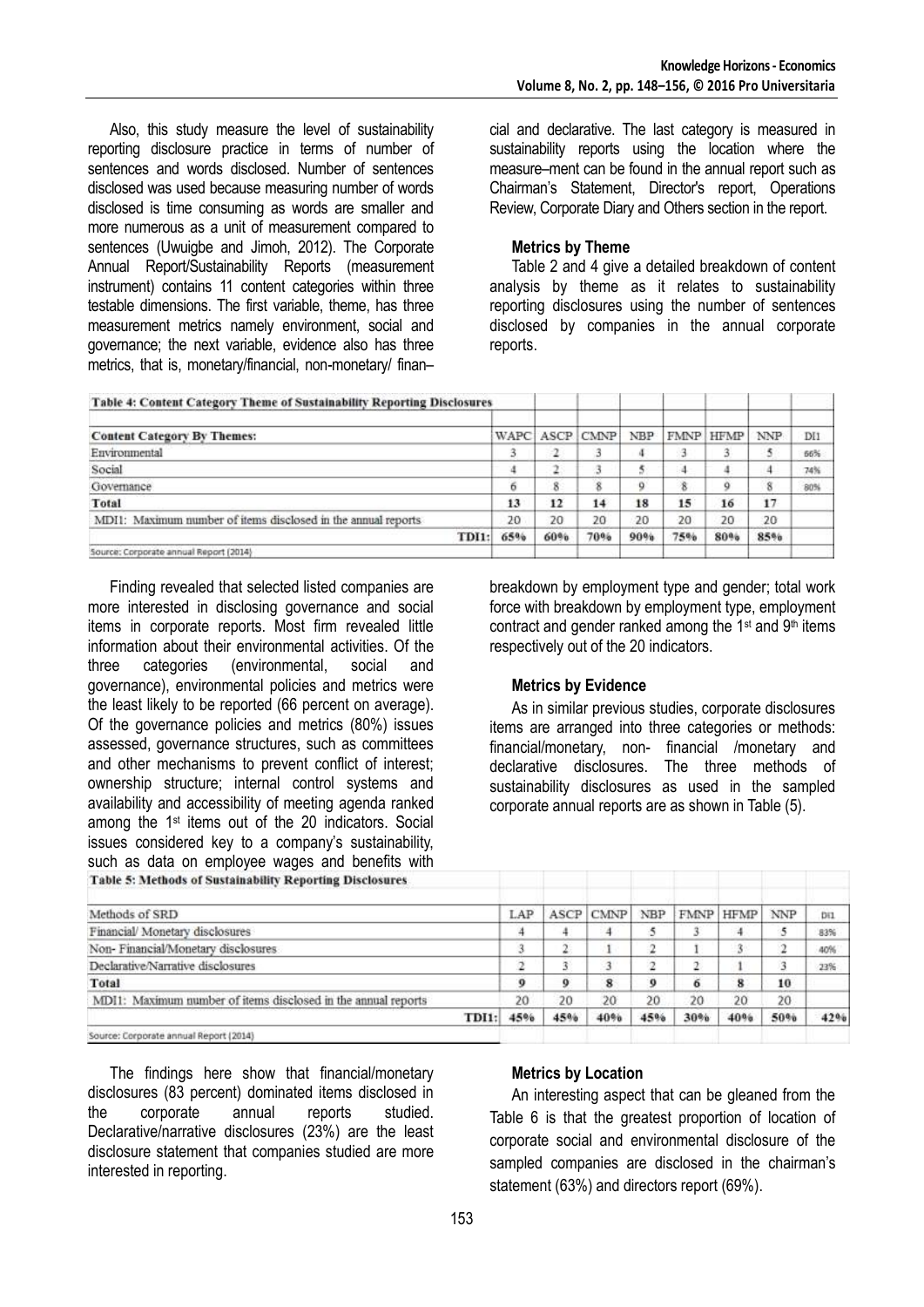| Table 6: Location of annual report in Sustainability Reporting Disclosures |                |    |                    |    |    |           |                |     |
|----------------------------------------------------------------------------|----------------|----|--------------------|----|----|-----------|----------------|-----|
|                                                                            |                |    | WAPC ASCP CMNP NBP |    |    | FMNP HFMP | NNP            |     |
| Chairman's Report                                                          | -2             |    |                    | 5  | 3  | 4         | $\overline{3}$ | 60% |
| Directors' Report                                                          | $\overline{2}$ |    | 3                  | 4  | ä. | 4         | 4              | 69% |
| Operations Reviews                                                         | 3              |    | 4                  | 5  | 4  | 5         | 5              | 40% |
| Diary                                                                      | 4              |    | з                  | 2  | 2  | 2         | 3              | 26% |
| Others                                                                     | $\overline{2}$ |    | $\overline{2}$     | 2  | 3  | ÷.        | 2              | 19% |
| Total                                                                      | 13             | 12 | 14                 | 18 | 15 | 16        | 17             |     |
| MDI1: Maximin number of items disclosed in the annual reports              |                |    |                    |    |    |           |                |     |
| Source: Cornorate annual Report (2014).                                    |                |    |                    |    |    |           |                |     |



Other disclosure of the sampled companies are found in the operations review sections (40%), corporate diary (20%) and other sections (19%).

|                    | N         | Mean      |            | Std. Deviation | Variance  |          | Skewness                | Kurtosis |            |  |
|--------------------|-----------|-----------|------------|----------------|-----------|----------|-------------------------|----------|------------|--|
|                    | Statistic | Statistic | Std. Error | Statistic      | Statistic |          | Std. Error<br>Statistic |          | Std. Error |  |
| <b>WAPC</b>        | 20        | .65       | .109       | .489           | .239      | $-681$   | .512                    | $-1.719$ | .992       |  |
| <b>ASCP</b>        | 17        | .71       | .114       | .470           | .221      | $-.994$  | .550                    | $-1.166$ | 1.063      |  |
| <b>CMNP</b>        | 18        | .78       | .101       | 428            | .183      | $-1.461$ | 536                     | .137     | 1.038      |  |
| <b>NBP</b>         | 19        | .95       | .053       | .229           | .053      | $-4.359$ | .524                    | 19.000   | 1.014      |  |
| <b>FMNP</b>        | 18        | .83       | .090       | .383           | .147      | $-1.956$ | .536                    | 2.040    | 1.038      |  |
| <b>HFMP</b>        | 18        | .89       | .076       | .323           | .105      | $-2.706$ | .536                    | 5.977    | 1.038      |  |
| <b>NNP</b>         | 20        | .85       | .082       | .366           | .134      | $-2.123$ | .512                    | 2.776    | .992       |  |
| Valid N (listwise) | 16        |           |            |                |           |          |                         |          |            |  |

**Descriptive Statistics** 

*Table 7: descriptive statistics of sustainability reporting disclosures.*

Analysis of the descriptive statistics result as presented in Table (7) reveals that on average, all the sampled firms from the selected industry have some form of corporate social, environmental and governance information disclosed in their annual reports. This is depicted in the standard deviation between .229 and .489 respectively. These results invariably portends that the sustainability reporting disclosures level in the listed firms still low in Nigeria

when compared with that of other developed countries. These finding is further supported by the mean disclosure scores of about .65 and .95 respectively.

Furthermore, in an attempt to find out whether the level of sustainability reporting disclosures between the sampled firms are significantly different as stated in hypothesis, the overall sustainability reporting disclosures scores for firms in the sampled industries are tested in Table (8).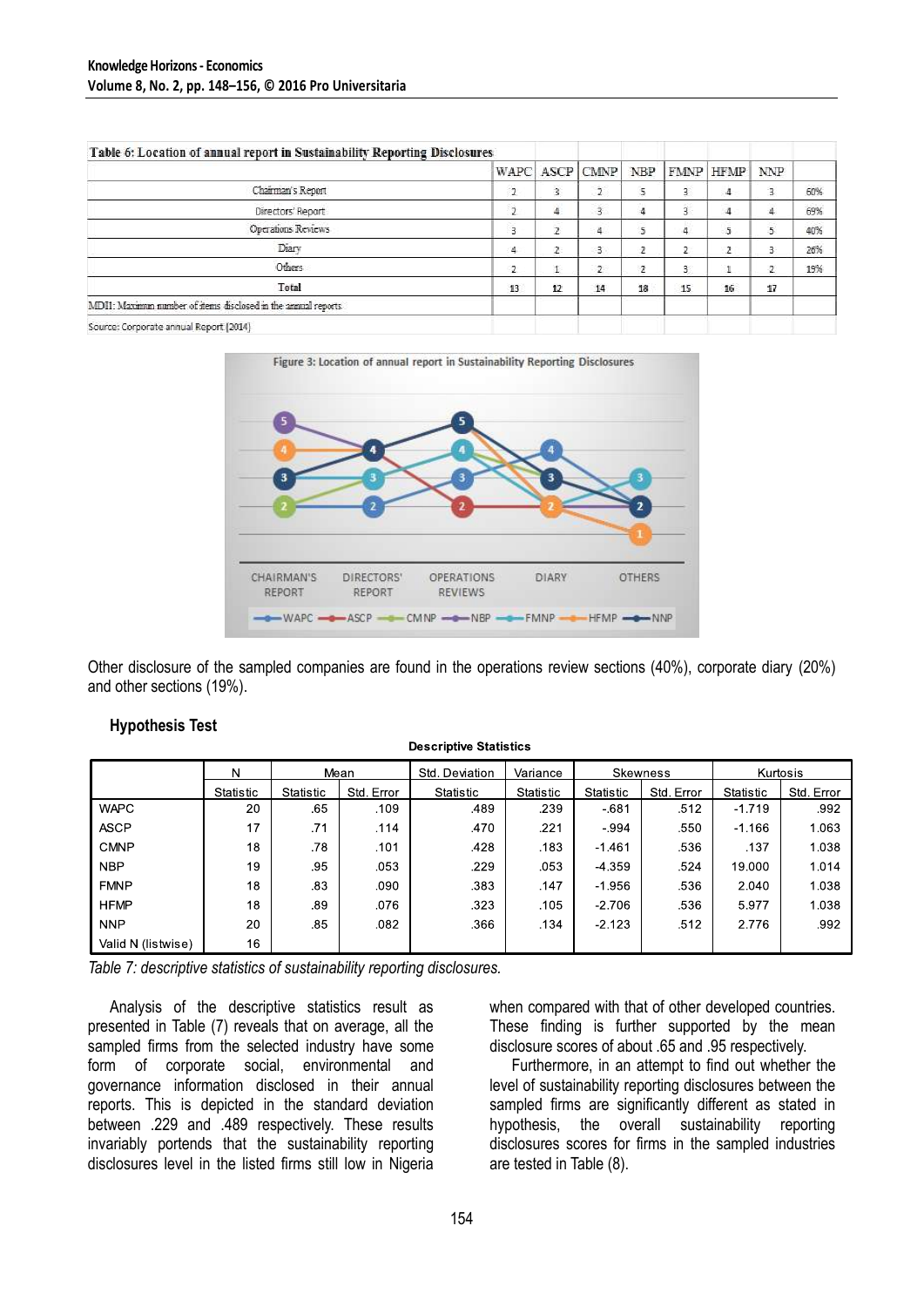|                  |                         |             | Test Statistics   |                    |                   |                     |                   |                   |                    |
|------------------|-------------------------|-------------|-------------------|--------------------|-------------------|---------------------|-------------------|-------------------|--------------------|
|                  |                         |             | <b>WAPC</b>       | <b>ASCP</b>        | CMNP              | <b>NBP</b>          | <b>FMNP</b>       | <b>HFMP</b>       | <b>NNP</b>         |
| Chi-Square       |                         |             | .800 <sup>a</sup> | 2.882 <sup>b</sup> | 5.556c            | 15.211 <sup>d</sup> | 8.000c            | $10.889^\circ$    | 9.800 <sup>a</sup> |
| df               |                         |             |                   |                    |                   |                     |                   |                   |                    |
| Asymp. Sig.      |                         |             | .180              | .090               | .018              | .000                | .005              | .001              | .002               |
| Monte Carlo Sig. | Sig.                    |             | .450 <sup>e</sup> | .200 <sup>e</sup>  | .050 <sup>e</sup> | .000 <sup>e</sup>   | .050 <sup>e</sup> | .000 <sup>e</sup> | .000 <sup>e</sup>  |
|                  | 99% Confidence Interval | Lower Bound | .163              | .000               | .000              | .000                | .000              | .000              | .000               |
|                  |                         | Upper Bound | .737              | .430               | .176              | .206                | .176              | .206              | .206               |

TABLE 8

a. 0 cells (.0%) have expected frequencies less than 5. The minimum expected cell frequency is 10.0.

b. 0 cells (.0%) have expected frequencies less than 5. The minimum expected cell frequency is 8.5.

c. 0 cells (.0%) have expected frequencies less than 5. The minimum expected cell frequency is 9.0.

d. 0 cells (.0%) have expected frequencies less than 5. The minimum expected cell frequency is 9.5.

e. Based on 20 sampled tables with starting seed 2000000.

Findings from our analysis as depicted in Table (8) shows that the two-sided asymptotic significance of the chi-square statistic is greater than 0.10. This outcome invariably shows that since the chi-square result obtained is greater than the t-tabulated (i.e. 1.800 > 0.10) at 5% level of significance with a two–tailed test. the alternative hypothesis will be accepted at the expense of the null hypothesis. This implies that there is significant difference in the level of sustainability reporting disclosure between the selected firms parading a higher level of disclosure as depicted in Table 8 and various metrics and stakeholders disposition. Therefore, the null hypothesis is rejected and the alternative hypothesis which stated that "that there is significant difference in the level of sustainability reporting disclosure practices between selected firms in the Nigeria Stock Exchange" is accepted.

#### **5. CONCLUSIONS**

Prior research Cho *et al.,* (2010), reports that corporate environmental disclosures are, like other disclosures, often used by corporations to attempt to manage stakeholder impressions regarding environmental performance. This study concludes that most companies studied majorly disclose information relating to social and governance issues in cosmetic manner to laud their image and avoid problem mostly with host communities. It was also observed that the environmental disclosure in annual reports of the companies studied contains little quantifiable data to improve their corporate image and to be seen as responsible corporate citizens. This is consistent with the study of Uwuigbe & Jimoh, (2012), that sustainability reporting disclosure practice in Nigeria is still very ad-hoc, general and self-laudatory in nature. This stream of research shows that worse environmental performers tend to use more extensive disclosures or tend to publish selective, partial

disclosures as strategies for managing impressions (Cho *et al.,* (2010). For future research on this area, hindrances to demand for corporate sustainability reporting (CSR) among stakeholders needs to be investigated. Hindrances such as low level of required knowledge by the stakeholders; few that have the required knowledge seems to care less about CSR analysis; issues of 'settlement' or bribe of community leaders of thought and various stakeholders; most investors do not understand the subject matter or what to look for in financial reports; and lack of appropriate punishment for non-disclosures.

#### **REFERENCES**

Ansoff, I. (1965). Corporate strategy, New York: McGraw-Hill.

Asaolu T. O., Agboola A. A., Ayoola T. J. and Salawu, M. K. (2011), Sustainability Reporting in the Nigerian, Oil and Gas Sector. *Proceedings of the Environmental Management Conference, Federal University of Agriculture, Abeokuta, Nigeria*. Pp 1-24

Azzone G, Manzini R, Noci G. (1996), Evolutionary trends in environmental reporting. *In:Ulhøi JP, Madsen H, editors. Industry and the environment: practical applications of environmental management approaches in business.* 

*The Aarhus School of Business;* p. 15-28.

CGA(2005) Measuring Up: A Study on Corporate Sustainability Reporting in Canada The Certified General Accountants Association of Canada(CGA).

Chan, M. C., Watson, J., and Woodliff, D. (2013), Corporate Governance Quality and CSR Disclosure. *Journal of Business Ethics.*

Cho, C.H., Roberts, R. W., and Patten, D. M. (2010), The language of US corporate environmental disclosure . *Accounting, Organizations and Society.pp.431–443*

Cormier, D. and Gordon, J.M. (2001), An examination of social and environmental reporting